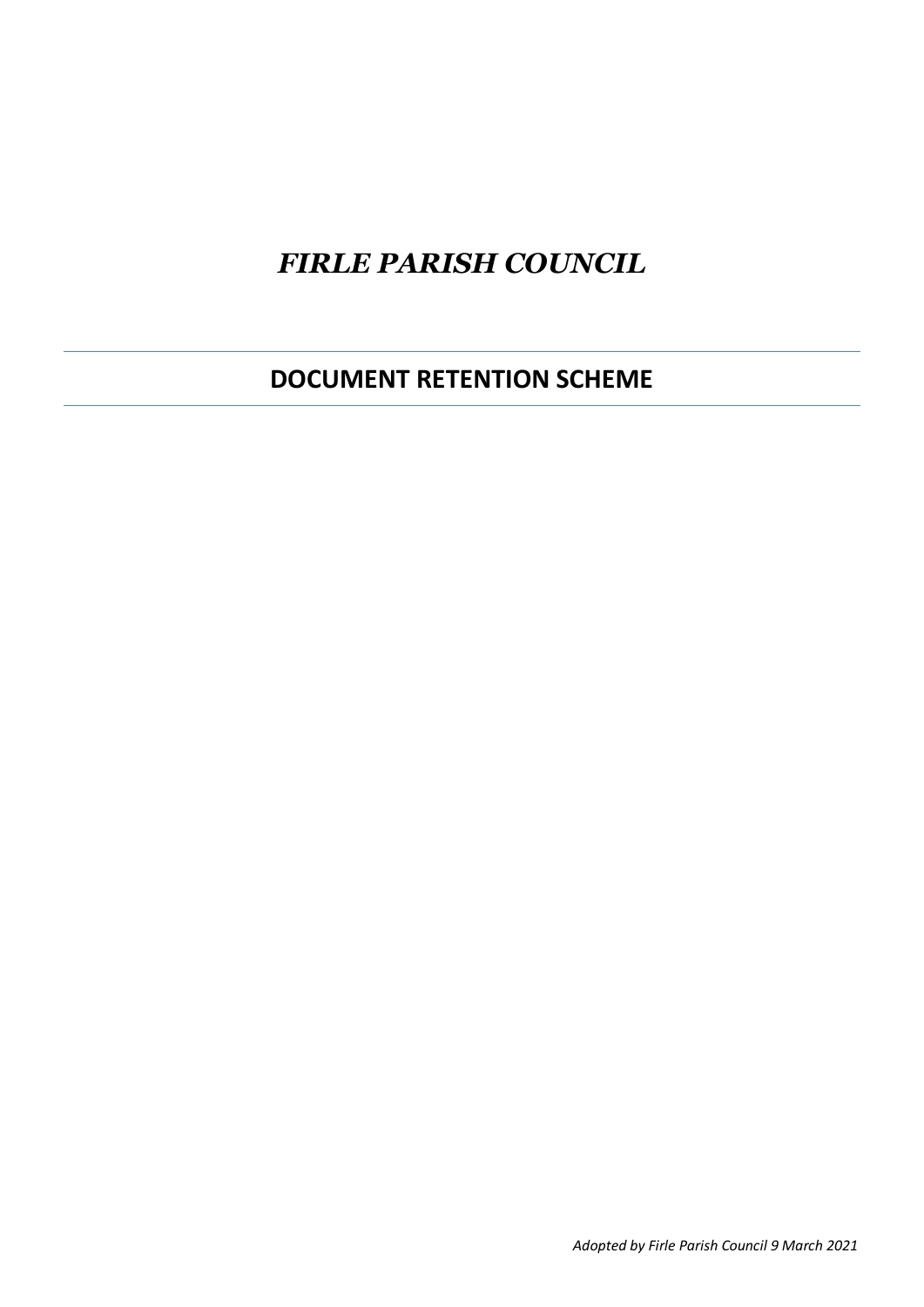## **1. Introduction**

- 1.1 The council recognises the need to retain documentation for audit purposes, staff management, tax liabilities and the eventuality of legal disputes and proceedings.
- 1.2 In agreeing a document retention scheme, the council has addressed these needs, and taken into account its obligations under the Local Government Act 1972, the Audit Commission Act 1998, the Public Records Act 1958, the Data Protection Act 1998, the Employers' Liability (Compulsory Insurance) Regulations 1998, the Limitation Act 1980, the Employment Rights Act 1996, the Local Authorities Cemeteries Order 1977, the Local Government (Records) Act 1962, the Freedom of Information Act 2000 and the Lord Chancellor's Code of Practice on the Management of Records Code 2002.

## **2. Retention of documents for legal purposes**

2.1 Most legal proceedings are governed by the Limitation Act 1980. The 1980 Act provides that legal claims may not be commenced after a specified period. The specified period varies, depending on the type of claim in question. The table below sets out the limitation periods for the different categories of claim.

| Category                     | <b>Limitation Period</b> |
|------------------------------|--------------------------|
| Negligence (and other torts) | 6 years                  |
| Defamation                   | 1 year                   |
| Contract                     | 6 years                  |
| Leases                       | 12 years                 |
| Sums recoverable by statute  | 6 years                  |
| Personal Injury              | 3 years                  |
| To recover land              | 12 years                 |
| Rent                         | 6 years                  |
| Breach of trust              | None                     |

- 2.2 Some types of legal proceedings may fall into two or more categories. In these circumstances, the documentation should be kept for the longest of the differing limitation periods.
- 2.3 As there is no limitation period in respect of trusts, the council will never destroy trust deeds and schemes and other similar documentation.
- 2.4 Some limitation periods can be extended. Examples include:
	- where individuals first become aware of damage caused at a later date (e.g. in the case of personal injury);
	- where damage is latent (e.g. to a building);
	- where a person suffers from a mental incapacity;
	- where there has been a mistake or where one party has defrauded another or concealed relevant facts.
- 2.5 In such circumstances, the council will weigh up (i) the costs of storing relevant documents and (ii) the risks of:
	- claims being made;
	- the value of the claims; and
	- the inability to defend any claims made should relevant documents be destroyed.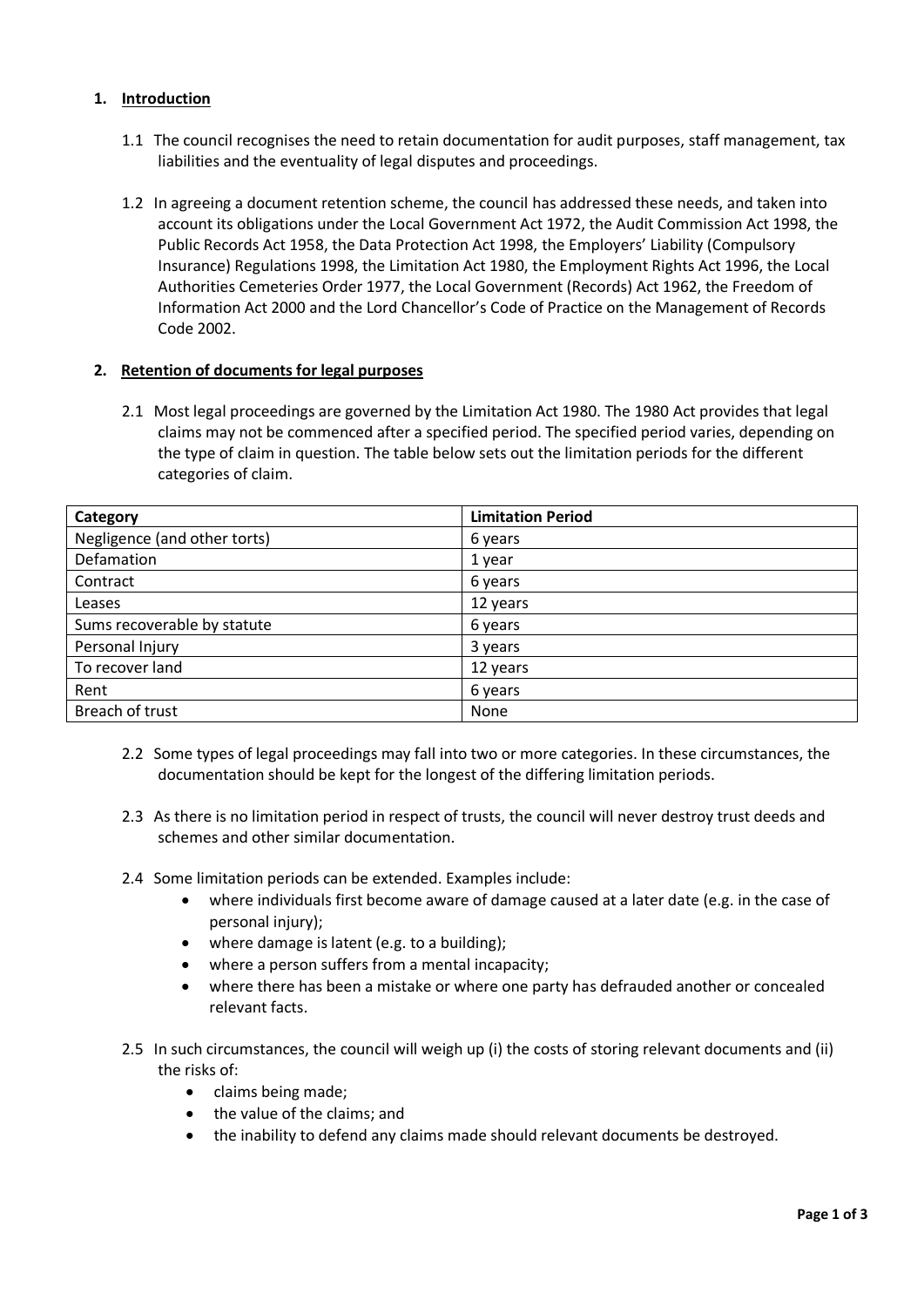## **3. Document retention schedule**

3.1 The council has agreed a minimum document retention schedule, based on the obligations under the previously named acts, codes, orders and regulations.

| <b>DOCUMENT</b>                                                                                                                            | <b>MINIMUM RETENTION PERIOD</b>         | <b>REASON</b>                                                            |
|--------------------------------------------------------------------------------------------------------------------------------------------|-----------------------------------------|--------------------------------------------------------------------------|
| Minute books                                                                                                                               | Indefinite                              | Archive                                                                  |
| Scale of fees and charges                                                                                                                  | 6 years                                 | Management                                                               |
| Receipt and payments account(s)                                                                                                            | Indefinite                              | Archive                                                                  |
| Receipt books of all kinds, including<br>ledgers                                                                                           | 6 years                                 | <b>VAT</b>                                                               |
| Bank statements, including<br>savings/deposit accounts                                                                                     | Last completed audit year               | Audit                                                                    |
| Bank paying-in books                                                                                                                       | Last completed audit year               | Audit                                                                    |
| Cheque book stubs                                                                                                                          | Last completed audit year               | Audit                                                                    |
| <b>Quotations and tenders</b>                                                                                                              | 6 years after completion of<br>contract | Limitation Act 1980                                                      |
| Paid invoices                                                                                                                              | 6 years                                 | <b>VAT</b>                                                               |
| Paid cheques                                                                                                                               | 6 years                                 | Limitation Act 1980                                                      |
| VAT records, P60s and P45s                                                                                                                 | 6 years                                 | VAT, Tax                                                                 |
| Petty cash, postage and telephone<br>books                                                                                                 | 6 years                                 | Tax, VAT, Limitation Act 1980                                            |
| Timesheets                                                                                                                                 | Last completed audit year               | Audit                                                                    |
| Wages books                                                                                                                                | 12 years                                | Superannuation                                                           |
| Insurance policies                                                                                                                         | While valid                             | Management                                                               |
| Certificates for insurance against                                                                                                         | 40 years from date on which the         | <b>Employers' Liability (Compulsory</b>                                  |
| liability for employees                                                                                                                    | insurance commenced or was              | Insurance) Regulations 1998,                                             |
|                                                                                                                                            | renewed                                 | Management                                                               |
| Investments                                                                                                                                | Indefinite                              | Audit, Management                                                        |
| Title deeds, leases, agreements,                                                                                                           | Indefinite                              | Audit, Management                                                        |
| contracts                                                                                                                                  |                                         |                                                                          |
| Members allowances register                                                                                                                | 6 years                                 | Tax, Limitation Act 1980                                                 |
| Correspondence and emails                                                                                                                  | 1 year                                  | Limitation Act 1980                                                      |
| Accident book                                                                                                                              | 3 years                                 | Reporting of Injuries, Diseases<br>and Dangerous Occurrences Act<br>2013 |
| Annual accounts and asset registers                                                                                                        | Indefinite                              | Archive                                                                  |
| Pension contribution records                                                                                                               | 6 years                                 | Pensions Act 2014                                                        |
| Personnel records, including SSP and<br>maternity records                                                                                  | 6 years                                 | Limitations Act 1980                                                     |
| Asbestos and hazardous materials<br>records                                                                                                | Indefinite                              | <b>Asbestos Regulations</b>                                              |
| Previous versions of policies,<br>standing orders, schemes of<br>delegation                                                                | 3 years                                 | Data Protection Act 1998                                                 |
| For halls, centre, recreation grounds<br>Application for hire<br>Lettings diaries<br>Copies of bills to hirers<br>Record of tickets issued | 6 years                                 | <b>VAT</b>                                                               |